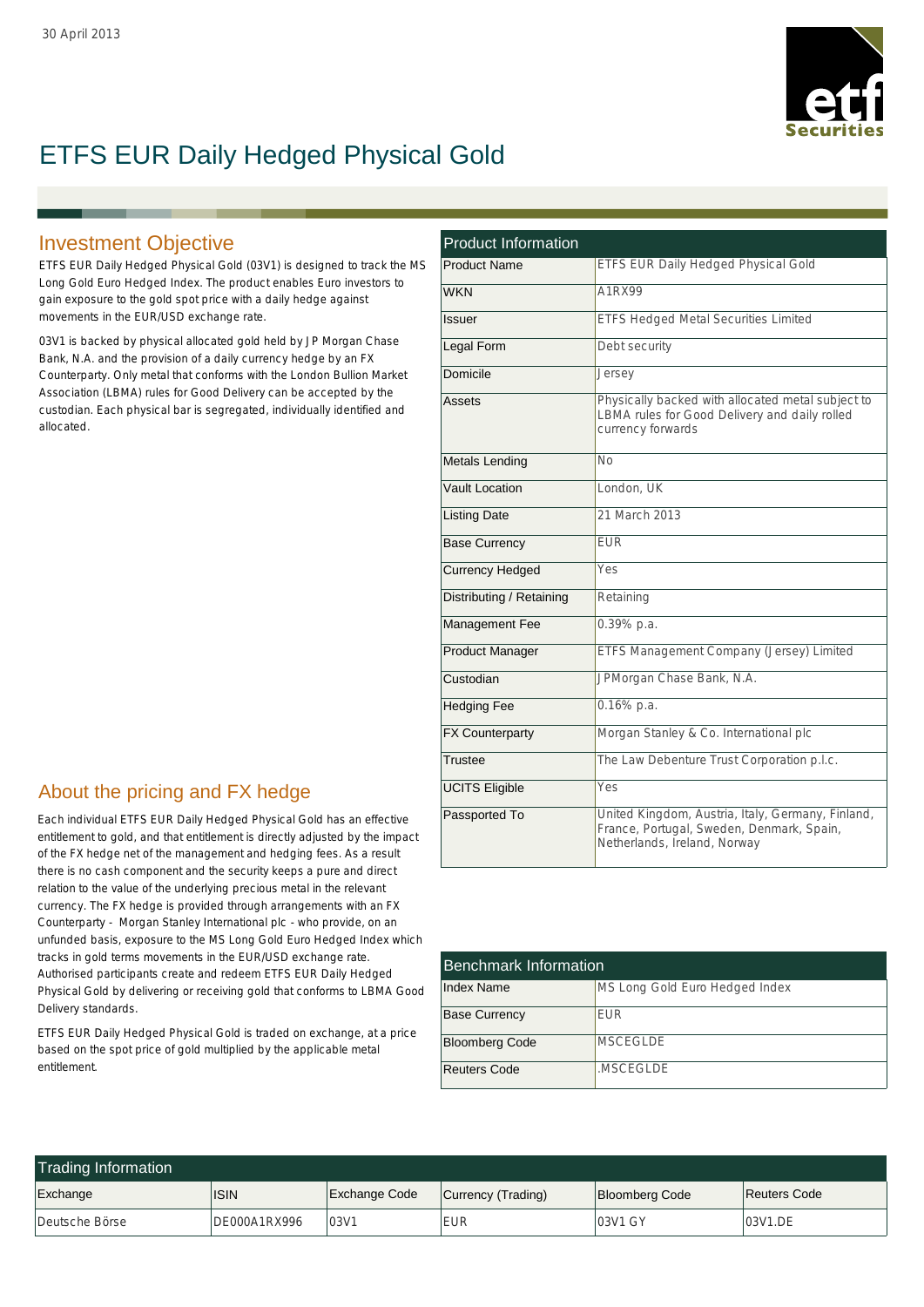### **Index Performance**

Historical index performance based on investment from 1 May 2008 to 30 April 2013



| Index                                   | <b>YTD</b> | 2 Years | 3 Years | 4 Years | 5 Years |
|-----------------------------------------|------------|---------|---------|---------|---------|
| MS Long Gold Euro Hedged Index   -13.1% |            | 0.3%    | 20.6%   | 50.9%   | 60.8%   |

Note: The index performance shown here is a Total Return Index. Period Considered: 1 May 2008 to 30 April 2013. Source: Morgan Stanley & Co. LLC . Back tested historical performance exists back to January 1991 however the Subindex shown was first published by Morgan Stanley & Co. LLC in April 2006. Please refer to the Historical Performance Disclaimer on the following page.